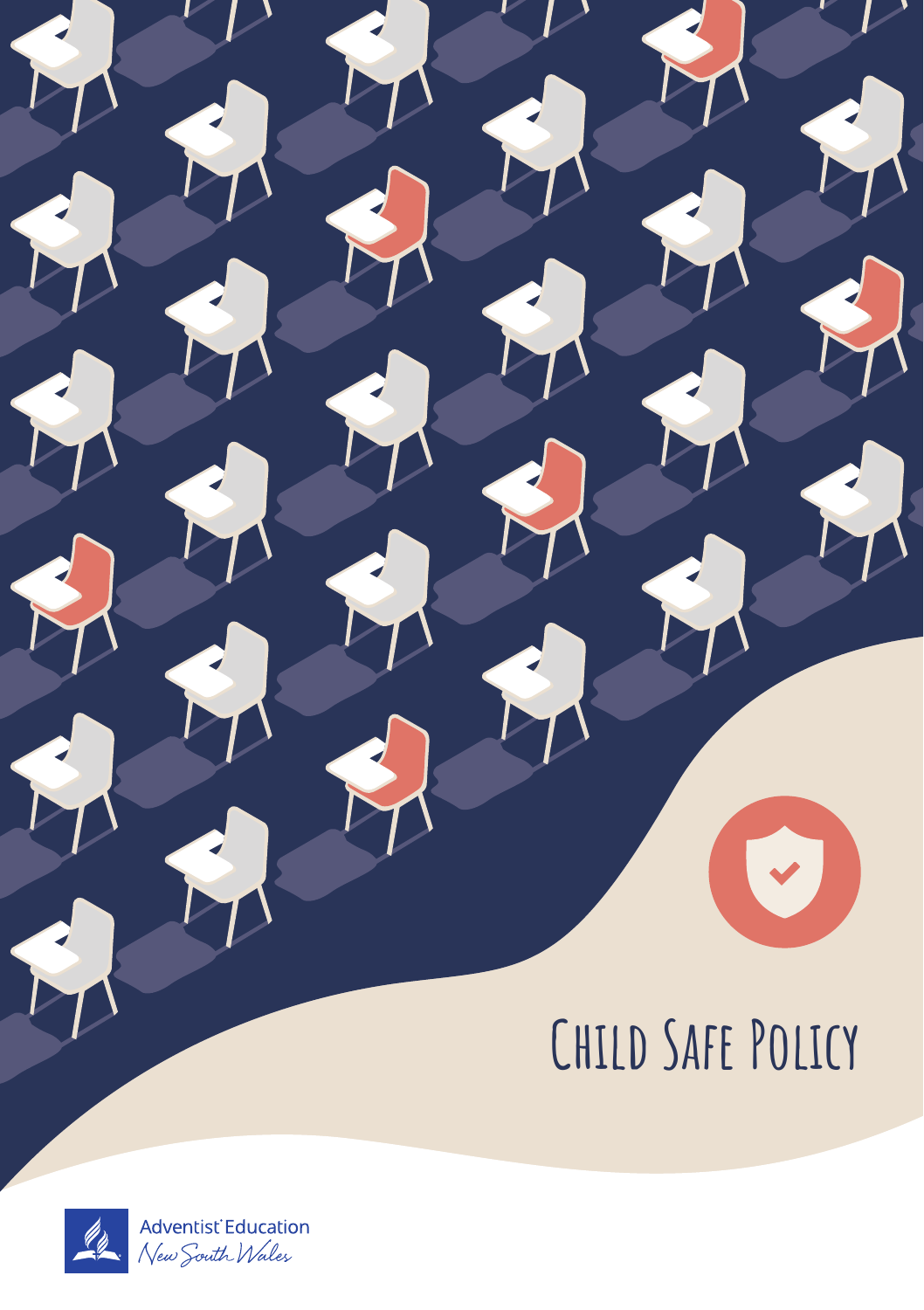Seventh-day Adventist Schools (NSW) Child Safe Policy implements and is to be read and understood in conjunction with the ASA/ ADSAFE The National Child Safe Framework and the National Principles for Child Safe Organisations published by the Australian Human Rights Commission.

**This Child Safe Policy, which includes our Statement of Commitment to Child Safety and Wellbeing, has been approved by the School/College's Board of Directors on 2021. It is to be reviewed on 2023.**

This Child Safe Policy is published on our School/College's public website and provided to new Staff, and to Direct Contact Volunteers and Direct Contact Contractors at induction. It is also communicated through other mediums such as Confluence as well as annual reports, newsletters and parent information evenings.

## Purpose

Our Child Safe Policy, which includes our Statement of Commitment to Child Safety and Wellbeing, was written to demonstrate the strong commitment of the School/College to child safety, and to provide an outline of the policies and practices that we have developed to keep our students safe, including from abuse or other harm.

It is an overarching policy that provides the key elements of our approach to the School/ College as a child safe organisation and sets the tone for the School/College's entire Child Safe Program. The Child Safe Policy provides the framework for:

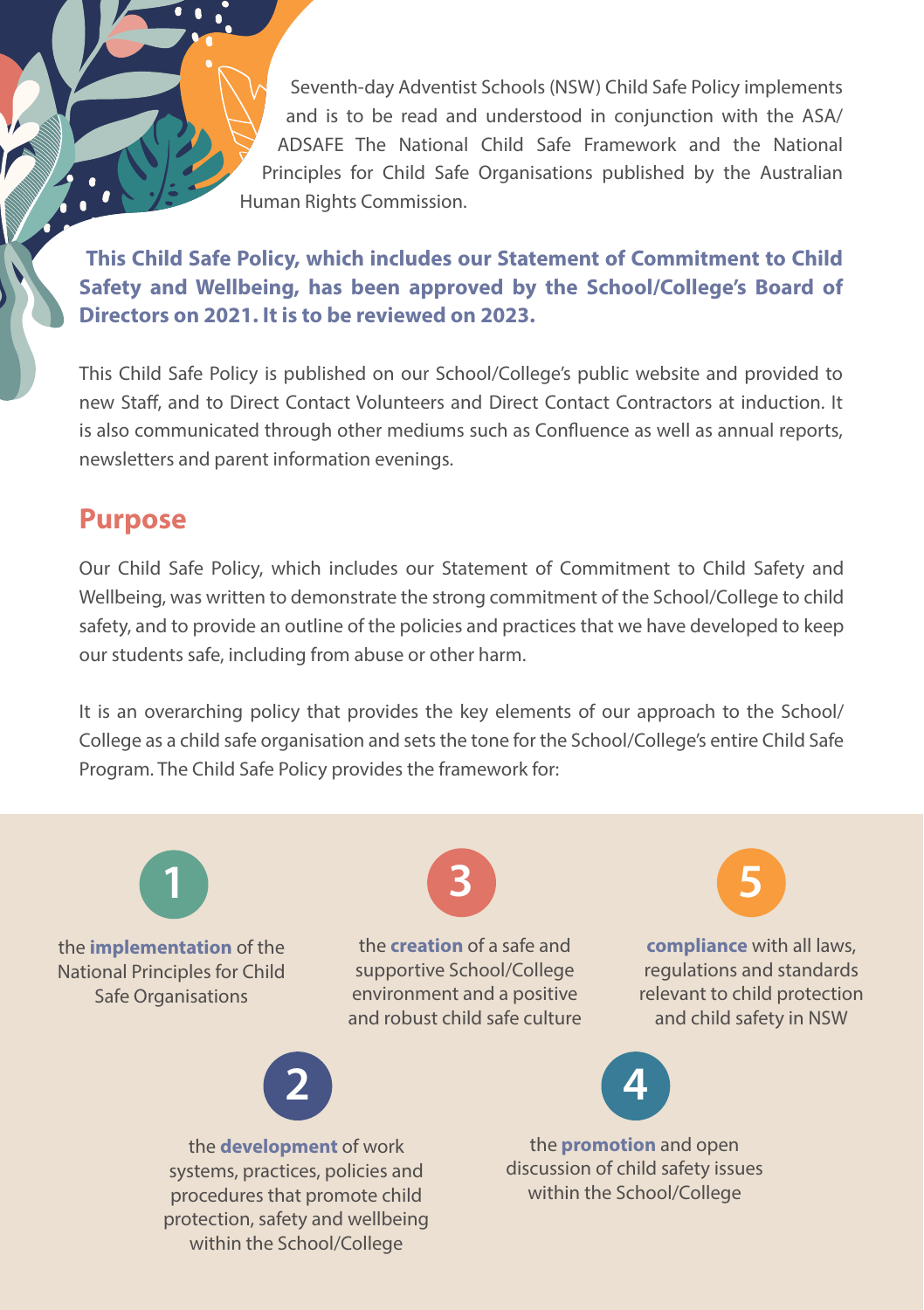## **SCOPE**

*The School/College's Child Safe Policy applies to all adults in the School/College community, including Staff, Volunteers, Contractors, External Education Providers, parents/carers and other family members. This Policy applies in all School/College environments, both physical and online, and on-site and off-site School/College grounds (e.g. camps and excursions).*

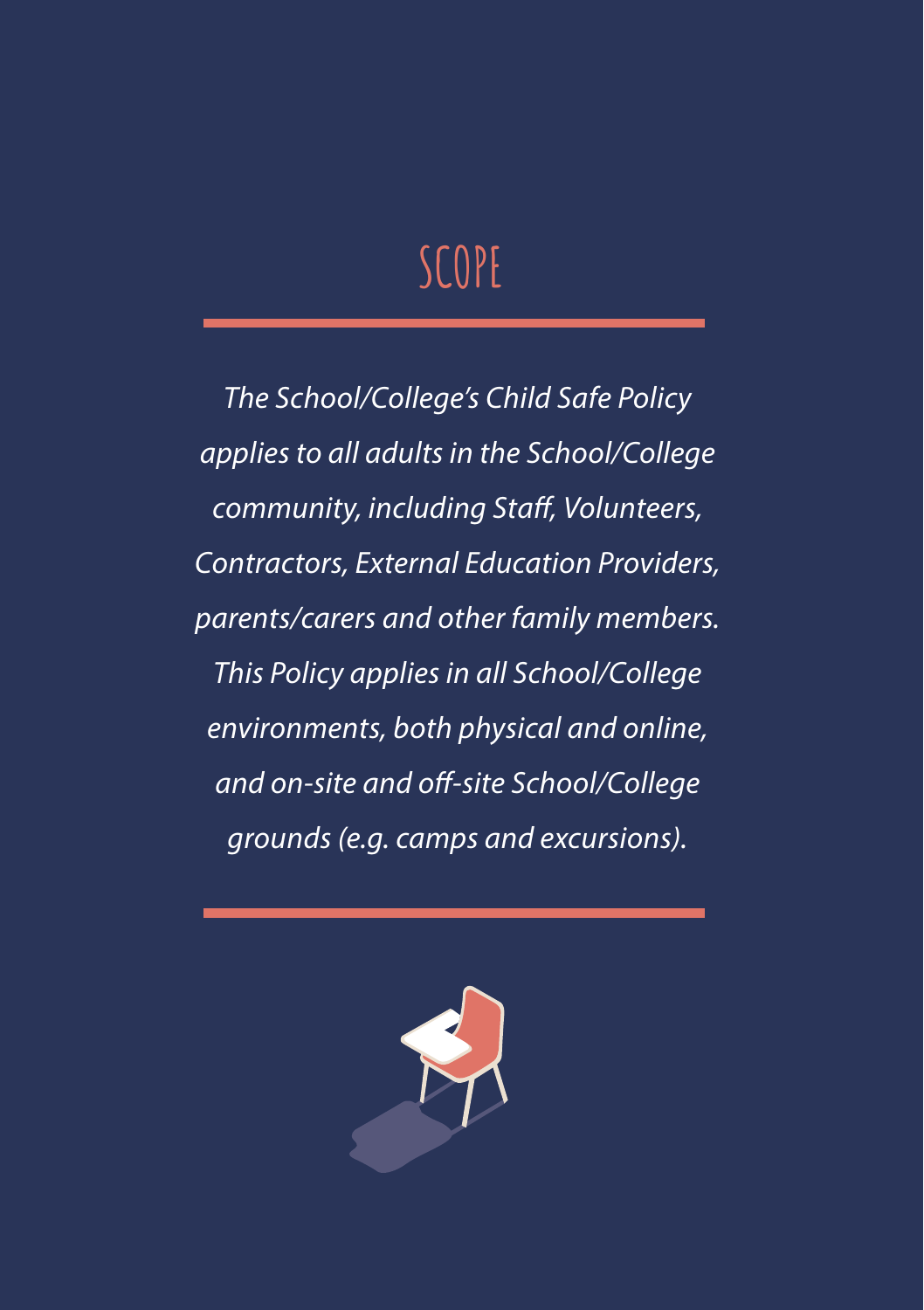## Statement of Commitment to Child Safety and **Wellbeing**

All children and young people who come to Seventh-day Adventist Schools (NSW) have a right to feel and be safe. We are committed to providing a child safe and child friendly environment, where children and young people are safe and feel safe, and are able to actively participate in decisions that affect their lives.

We have a zero tolerance for child abuse and other harm and are committed to acting in students' best interests and keeping them safe from harm.

Each member of the School/College community has a responsibility to understand the important and specific role they play individually, and collectively, to ensure that the wellbeing and safety of all students is at the forefront of all that they do, and every decision they make.

The School/College's Statement of Commitment to Child Safety has been designed to reflect the National Principles for Child Safe Organisations.

**all children and young people who come to seventh-day adventist schools (nsw) have a right to feel and be safe.** 

**The School/College regards its child safe responsibilities with the utmost importance and is committed to providing the necessary resources to ensure compliance with all relevant child protection laws and regulations and maintaining a child safe culture.**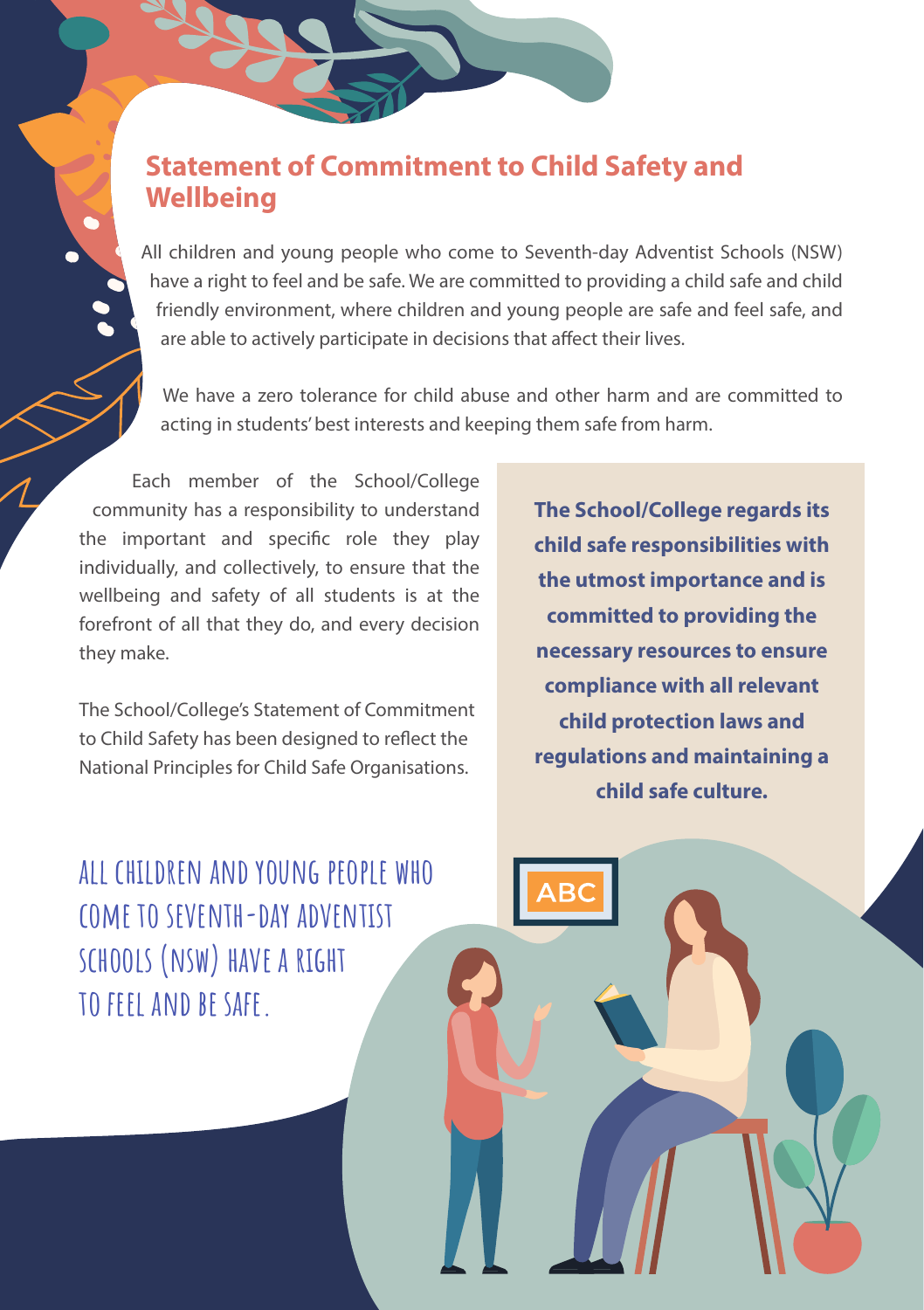## Child Safe Standards

#### **The National Principles for Child Safe Organisations**

The National Principles for Child Safe Organisations (National Principles) were developed by the Australian Human Rights Commission in response to recommendations of the Royal Commission into Institutional Responses to Child Sexual Abuse. The National Principles are comprised of 10 Principles that were informed by, but go further than, the 10 Child Safe Standards recommended by the Royal Commission. They are:



#### **The National Child Safe Framework**

The School/College's Child Safe Program is also based on the ASA/ADSAFE The National Child Safe Framework. This framework includes a set of Child Safe Standards that express the School/ College's own overarching commitment to the Child Safe values and principles that guide the development of our Child Safe Program. Our framework builds on the National Principles. These Standards are:

**Standard 1:** Committed Leadership, Governance and Culture **Standard 2:** Children are Safe, Informed and Participate **Standard 3: Partnering with Families, Carers and Communities Standard 4:** Equity is Promoted and Diversity Respected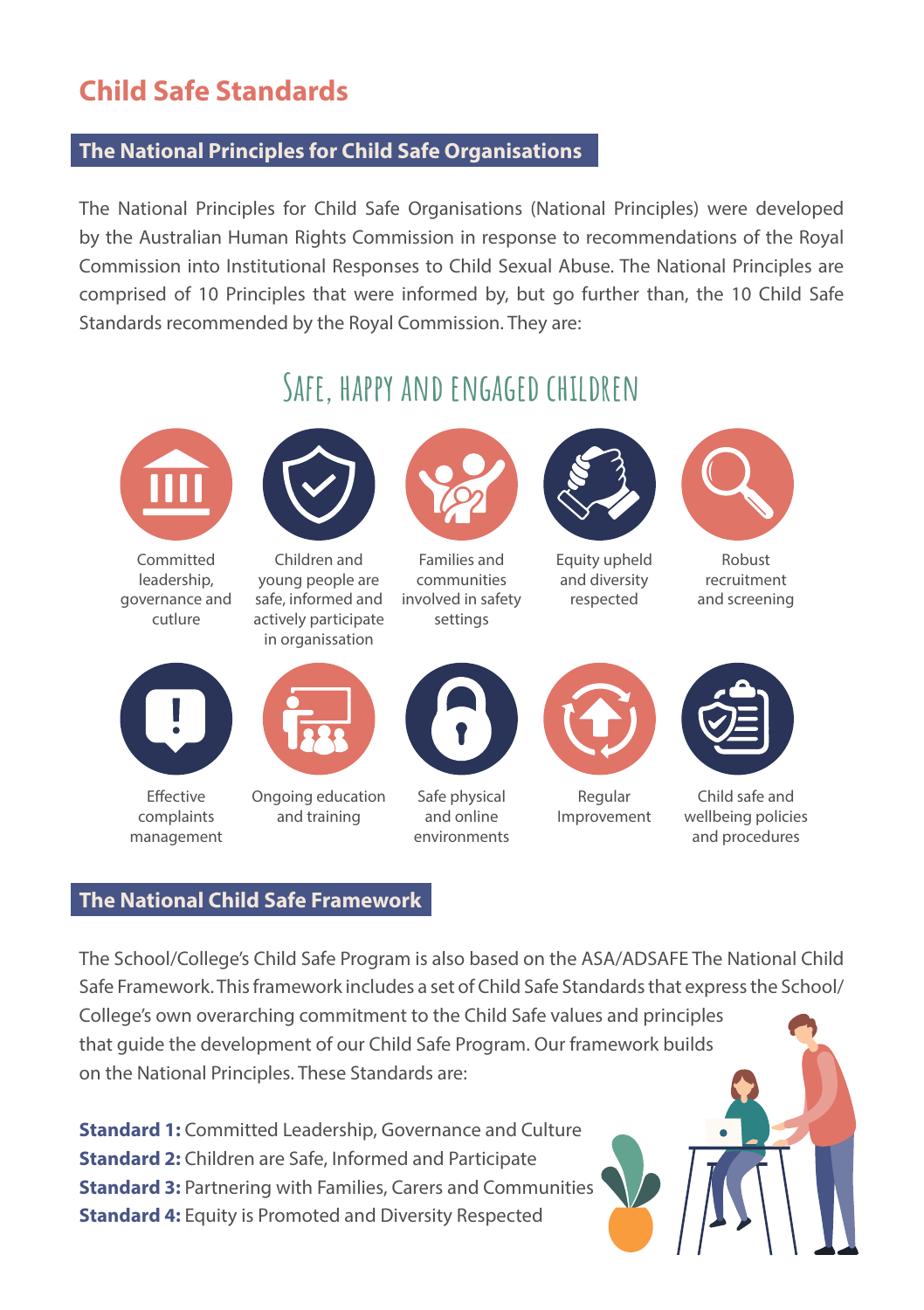**Standard 5:** Robust Human Resource Management **Standard 6:** Effective Complaints Handling **Standard 7:** Ongoing Education and Training **Standard 8:** Safe Physical and Online Environments **Standard 9: Regular Review and Continuous Improvement Standard 10:** Policies and Procedures Support Child Safe **Standard 11: Adsafe Protocols and Requirements** 

## Children and Young People's Rights to Safe, Information and Participation

Seventh-day Adventist Schools (NSW) is a child safe and child-centred organisation. Our environment is friendly and welcoming to all children and young people.

**We actively seek to understand what makes students feel safe in our organisation and regularly communicate with students about what they can do if they feel unsafe.**

We actively seek to include students in decisions that affect them. This includes decisions about organisational planning, delivery of services, management of facilities, and classroom learning and assessment environments. We ensure students know about their rights to safety, information and participation. We recognise the importance of friendships and support from peers.

## Parents/Carers, Families and Community Involvement at the School/College

The School/College recognises that parents and carers have the primary responsibility for the upbringing and development of their children. We ensure they participate in decisions affecting their children.



We ensure families and relevant communities know about the School/College's operations and policies, including its Child Safe Policy and Child Safe Codes of Conduct, record keeping practices, risk management, and complaints and investigation processes.

We actively seek to include families and relevant communities in decisions about organisational planning, delivery of services, management of facilities, and classroom learning and assessment environments. We build cultural safety at the School/College through partnerships with relevant communities.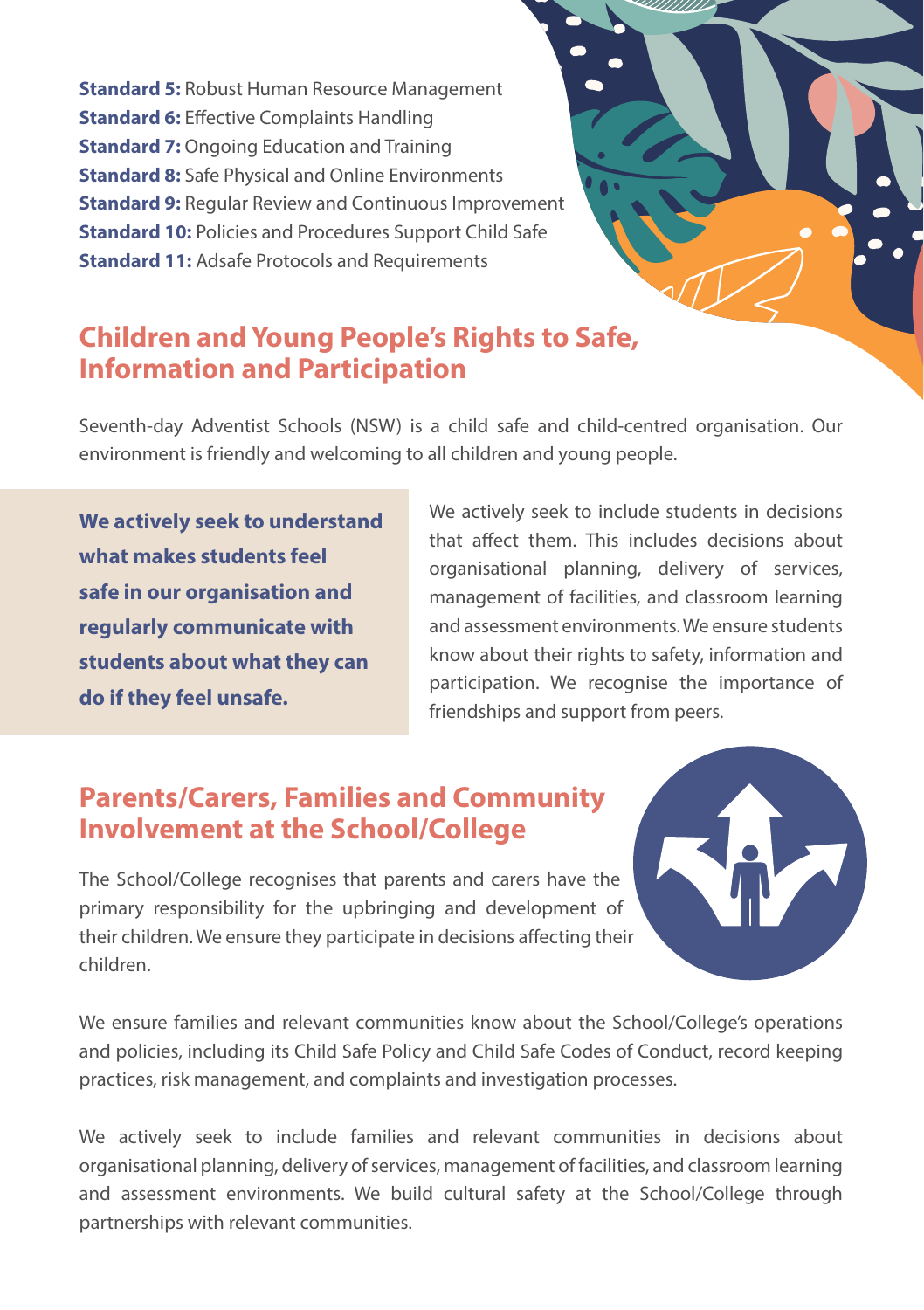## Valuing Diversity in the School/College Community

Our School/College values diversity and does not tolerate any discriminatory practices. To achieve this, we:

Support the cultural safety, participation and empowerment of Aboriginal and Torres Strait Islander students and their families

Support the cultural safety, participation and empowerment of students from culturally and/or linguistically diverse backgrounds and their families

Welcome students with a disability and their families and act to promote their participation

Support students and families of diverse sexuality and act to promote their participation

Seek to recruit a workforce that reflects a diversity of cultures, abilities and identities

Ensure all Staff and Direct Contact Volunteers and Direct Contact Contractors have training about Aboriginal and Torres Strait Islander cultures, disability, culturally and/or linguistically diverse backgrounds, and those with particular experiences or needs

Have a physical environment that actively celebrates diverse cultures and recognises cultural difference

Commit to ensuring our facilities promote the inclusion of students of all abilities

## Our Child Safe Program

Seventh-day Adventist Schools (NSW) is committed to the effective implementation of our Child Safe Program and ensuring that it is appropriately reviewed and updated. We adopt a **risk management approach** by identifying key risk indicators and assessing child safety risks based on a range of factors including the nature of our School/College's activities, physical and online environments and the characteristics of the student body.

Our Child Safe Program relates to all aspects of child safety and protecting students from abuse or other harm, and establishes work systems, practices, policies and procedures to create and maintain a child safe environment and culture at the School/College. It includes: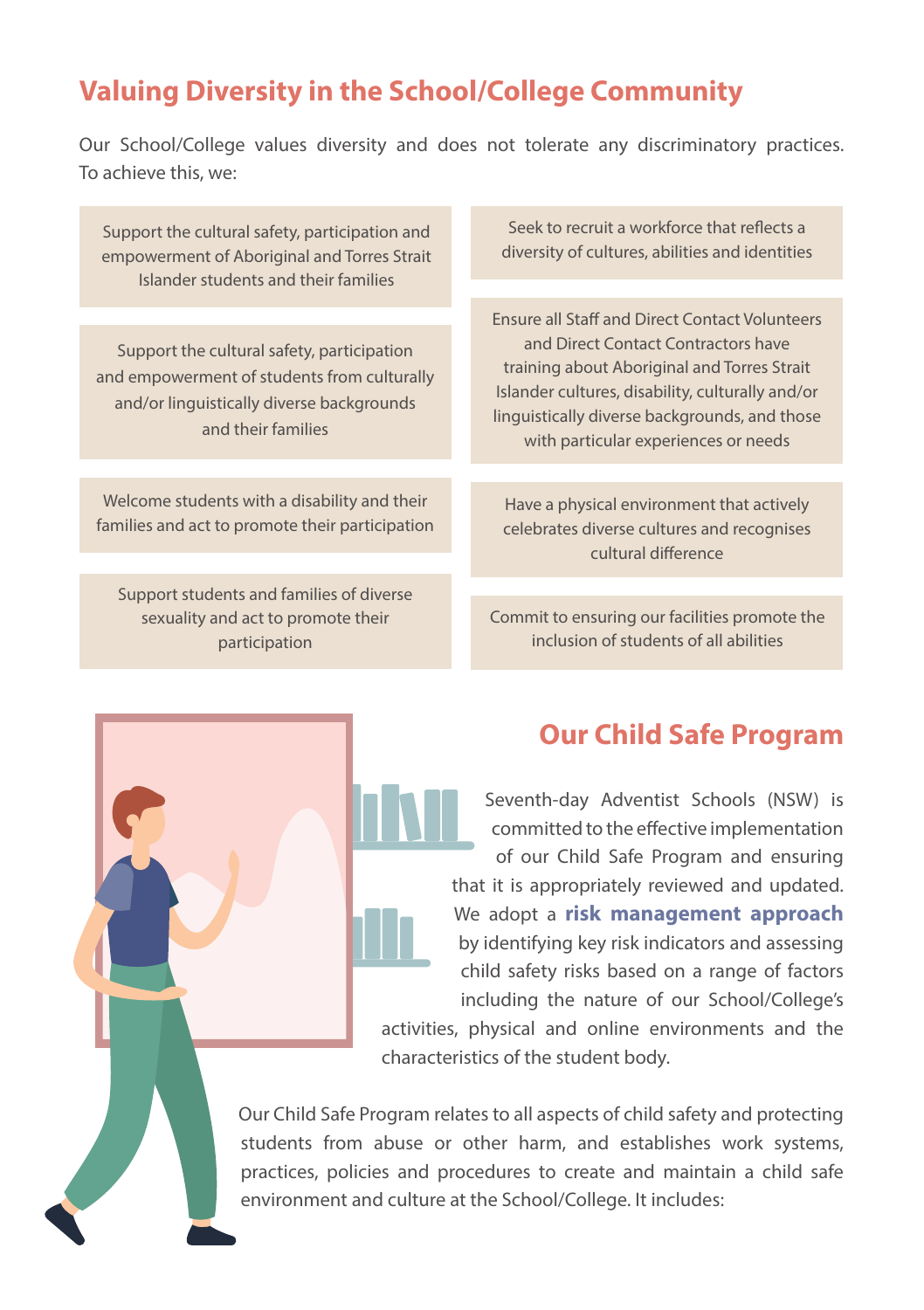- Child Safe Codes of Conduct **1 7**
- clear information as to what constitutes child abuse and other harm and associated key indicators of abuse or other harm **2**
- clear procedures for reporting child safety incidents or concerns internally, and for responding to incidents or allegations of child abuse or other harm **3**
- strategies to support, encourage and enable Staff, Volunteers, Contractors, parents/carers and students to understand, identify, discuss and report child safe matters **4**
- procedures for recruiting and screening members of the Leadership Team, Staff, Volunteers and Contractors **5**
- procedures for reporting to external **6** agencies, including Mandatory Reporting to DCJ, Reportable Conduct, and Reporting to Police

pastoral care strategies designed to empower students and keep them safe

- strategies to support and encourage the participation and inclusion of Aboriginal and Torres Strait Islander students, students from culturally and/or linguistically diverse backgrounds and students with disability **8**
- **9**
	- child safe training
- information regarding the steps to take after a disclosure of abuse or other harm to protect, support and assist students **10**



- guidelines with respect to record keeping and confidentiality
- policies to ensure compliance with all relevant laws, regulations and standards (including the The National Child Safe Framework and the National Principles for Child Safe Organisations) **12**

a system for continuous review and improvement. **13**

**As a part of Seventh-day Adventist Schools (NSW) induction process, all Staff, as well as Direct Contact Volunteers and Direct Contact Contractors are required to complete induction in our child safe policies, practices and procedures. All Staff, as well as Direct Contact Volunteers and Direct Contact Contractors also receive refresher and ongoing child safe training.**

Staff, Direct Contact and Regular Volunteers, and Direct Contact and Regular Contractors are supported and supervised by the School/College's Child Safe Advocates and Leadership Team to ensure that they are compliant with the School/College's approach to child safe.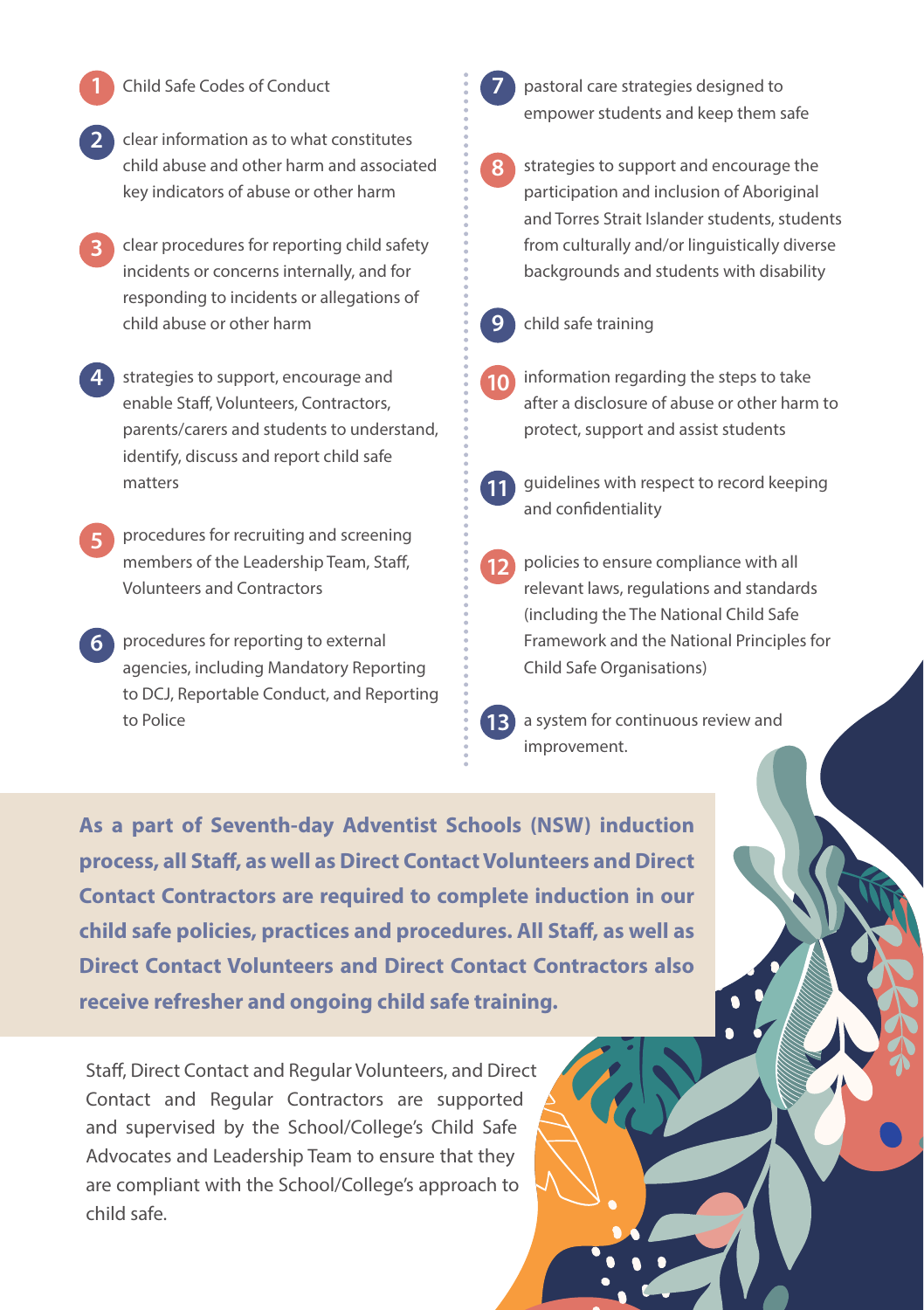## Reporting Child Safe Incidents or Concerns to the School/College

Our Child Safe Program provides detailed guidance for Board of Directors members, Staff, Volunteers and

Contractors on how to identify key indicators of child abuse and other harm and how to report child safe incidents or concerns internally at the School/College. It also contains detailed procedures with respect to the reporting of child safe incidents or concerns to relevant external authorities.

Students at the School/College are provided with information about and encouraged to use multiple pathways to raise child safe incidents or concerns about or at the School/College. These include informal and formal ways, an 'anonymous' way, and through external child advocacy or child safe organisations.

Parents/carers, family members and other community members who have child safe concerns or who suspect that a child or young person associated with the School/College may be subject to abuse or other harm can contact the School/College's Child Safe Advocate/s by phoning the school/college. If the concern relates to the Principal, then contact the CEO/Executive Director of Education of the relevant Adventist Schools' company.

Students, parents/carers, family members and other community members can also raise child safe incidents or concerns through the School/College's Complaints Handling Guidelines, also available as a public facing document.

> Any person can also contact the Senior Child Safe Advocate, or the CEO/Executive Director of Education of the relevant Adventist Schools company if they have concerns regarding the School/ College's leadership in relation to child safety. Whenever there are concerns that a child or young person is in immediate danger the Police should be called on 000.

**SCHOOL BUS** 

**Communications will be treated confidentially on a "need to know basis".**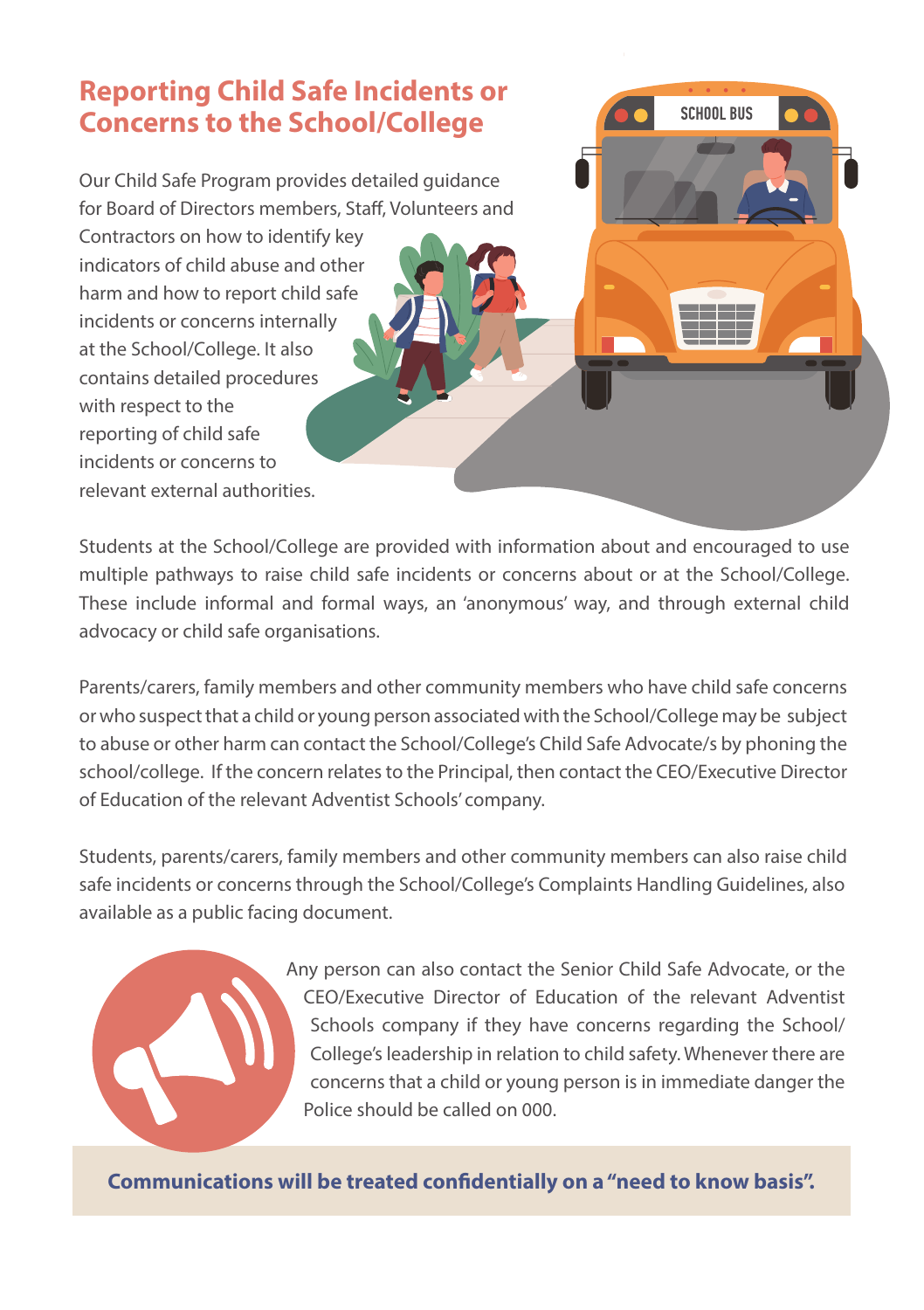## Responsibilities for Child Safe at the School/College

Child protection and safety is everyone's responsibility. All adults in the School/College community have a shared responsibility for contributing to the safety and protection of students. Specific responsibilities include:

#### **The School/College's Child Safe Advocates**

A number of senior staff members are nominated as the School/College's Child Safe Advocates. Our Child Safe Advocates receive additional specialised training with respect to child safe and protection issues. They are a point of contact for raising child safe concerns within the School/ College. They are also responsible for championing child safety within the School/College and assisting in coordinating responses to child safe incidents. A Child Safe Advocate is available by contacting the school/college's phone number.

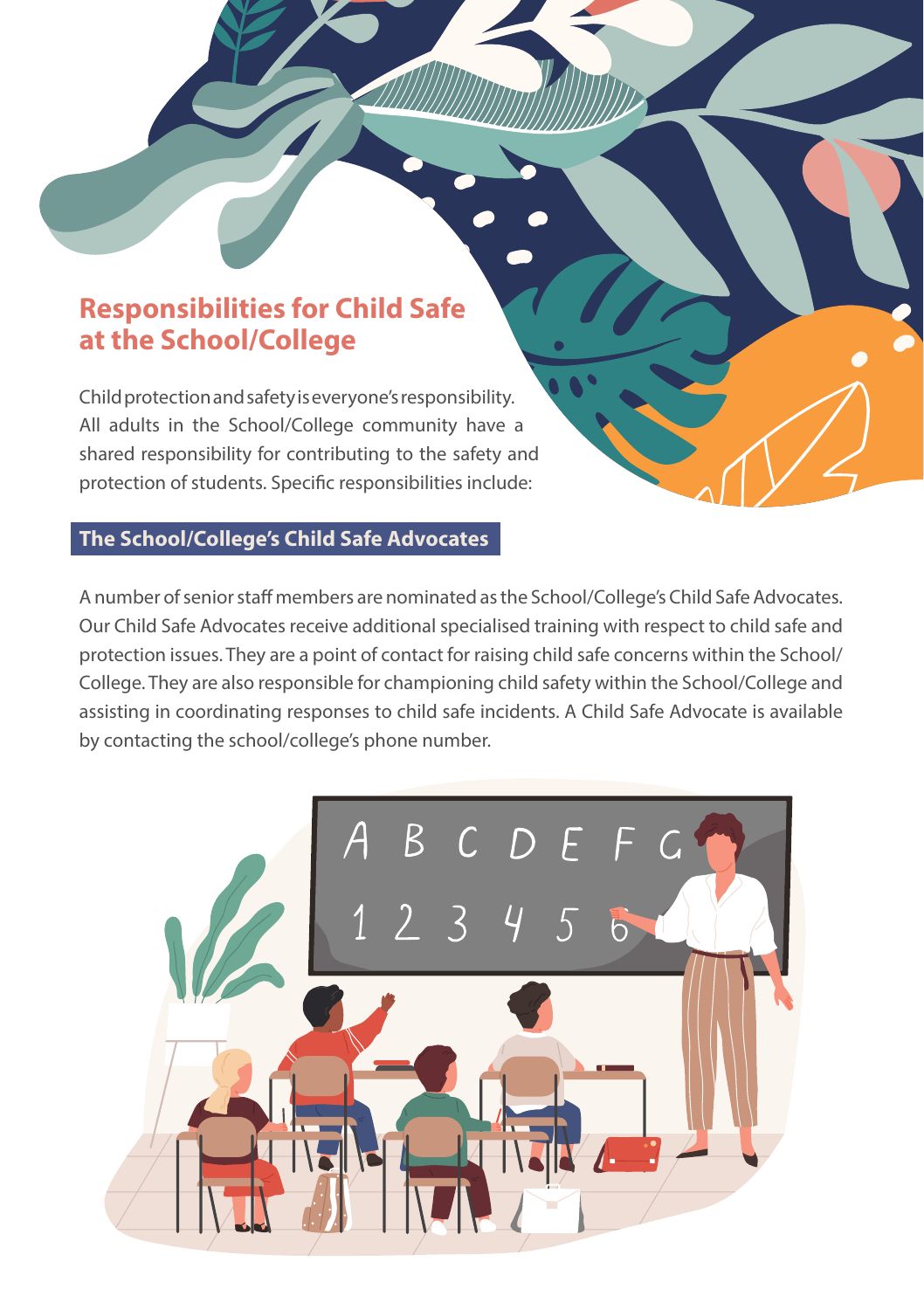#### **The Board of Directors**

The Board of Directors is responsible for approving our Child Safe Program and ensuring that the School/College has appropriate resources to effectively implement the The National Child Safe Framework and the National Principles for Child Safe Organisations published by the Australian Human Rights Commission, and our Child Safe Program.

#### **The Board of Directors's Child Safe Champion**

One member of the Board of Directors is appointed or identified as a Child Safe Champion. The Child Safe Champion is responsible for ensuring that a child safe culture is prioritised, modelled and championed at the Board of Directors level of the School/College.

#### **The Principal**

The Senior Child Safe Advocate (Principal) is responsible, and will be accountable for, the operational management of the School/College, and the Child Safe Program. The Principal is responsible for taking all practical measures to ensure that this Child Safe Policy and the School/College's Child Safe Program is implemented effectively and that a strong and sustainable child safe culture is maintained within the School/College.

**The Child Safe Advocate has additional child safe responsibilities, such as being a first point of contact for all child safe concerns or queries for the wider community and coordinating the School/College's response to child safe incidents in consultation with the Leadership Team and the Board of Directors.**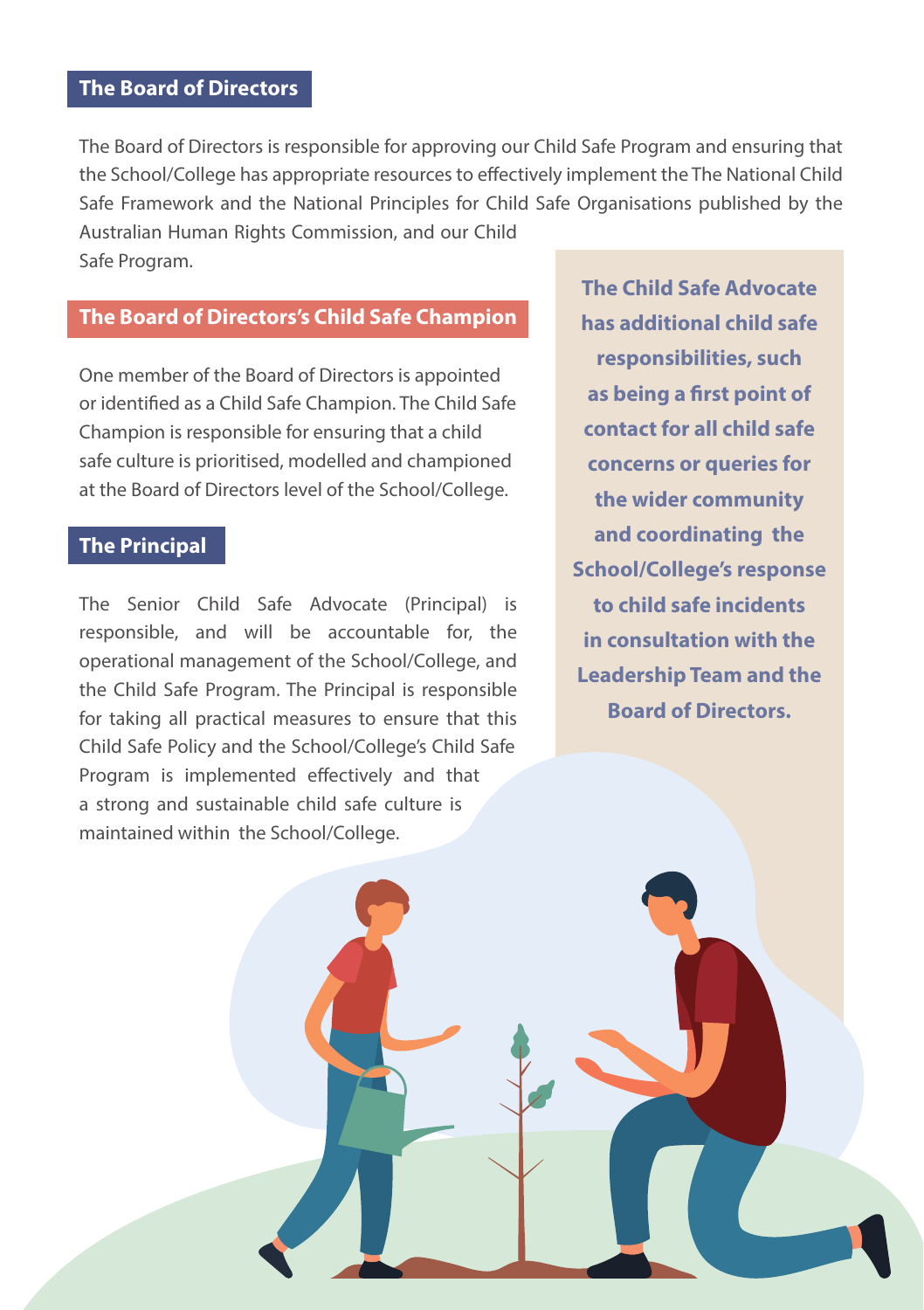#### **The Leadership Team**

Each member of the Leadership Team is required to ensure that appropriate resources are made available in their area of operations to allow the School/College's Child Safe Program to be effectively implemented within the School/College, and to support the Principal in the practical application of the School/College's child safe strategies, policies, procedures and work systems.

#### **Staff**

All Staff are required to comply with our Child Safe Policy and Child Safe Codes of Conduct, be familiar with our Child Safe Program and understand their legal obligations with respect to the reporting of child abuse and other harm, and Working with Children Checks. It is each individual's responsibility to be aware of key indicators of abuse and other harm, to be observant, and to raise all child safety incidents and concerns with one of the School/ College's Child Safe Advocates.

#### **Volunteers**

All Volunteers at the School/College are responsible for contributing to the safety and protection of students in the School/College environment. All Direct Contact and Regular Volunteers are required to comply with our Child Safe Policy and Child Safe Codes of Conduct and understand their legal obligations with respect to the reporting of child abuse and other harm. It is each individual's responsibility to be aware of key indicators of child abuse and other harm, to be observant, and to raise all child safe concerns with one of the School/College's Child Safe Advocates.

#### **Contractors**

All Contractors engaged by the School/College are responsible for contributing to the safety and protection of students in the School/College environment. All Contractors engaged by the School/College are required to comply with our Child Safe Policy and Child Safe Codes of Conduct. Direct Contact and Regular Contractors are required to understand their legal obligations with respect to the reporting of child abuse and other harm. The School/College may include these requirements in the written agreement between it and the Contractor.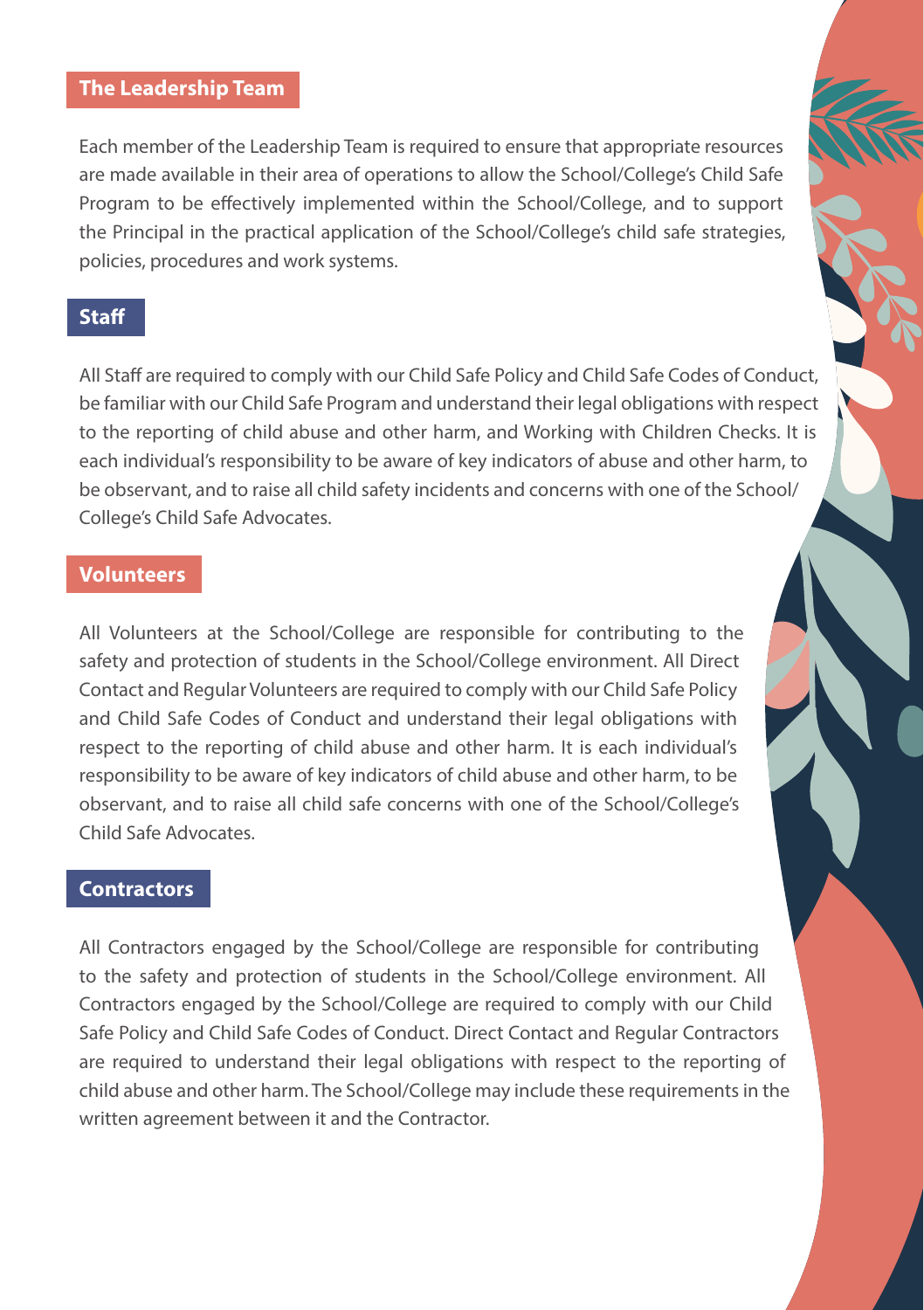Direct Contact and Regular Contractors include, for example, maintenance and building personnel, consultants, casual teachers, tutors, sports coaches and School/College cleaners. This also includes music teachers and other extra-curricular teachers and instructors who are engaged by students and their families directly, rather than the School/College, but have an agreement with the School/College to use the School/College's facilities.

#### **External Education Providers**

An External Education Provider is any organisation that the School/College has arranged to deliver a specified course of study that is part of the curriculum, to a student or students enrolled at the School/College. The delivery of such a course may take place on School/ College premises or elsewhere.

All External Education Providers engaged by the School/College are responsible for contributing to the safety and protection of students in all School/College environments. All External Education Providers engaged by the School/College are required by the School/

> College to comply with our Child Safe Policy and Child Safe Codes of Conduct. Seventh-day Adventist Schools (NSW) may include this requirement in the written agreement between it and the External Education Provider.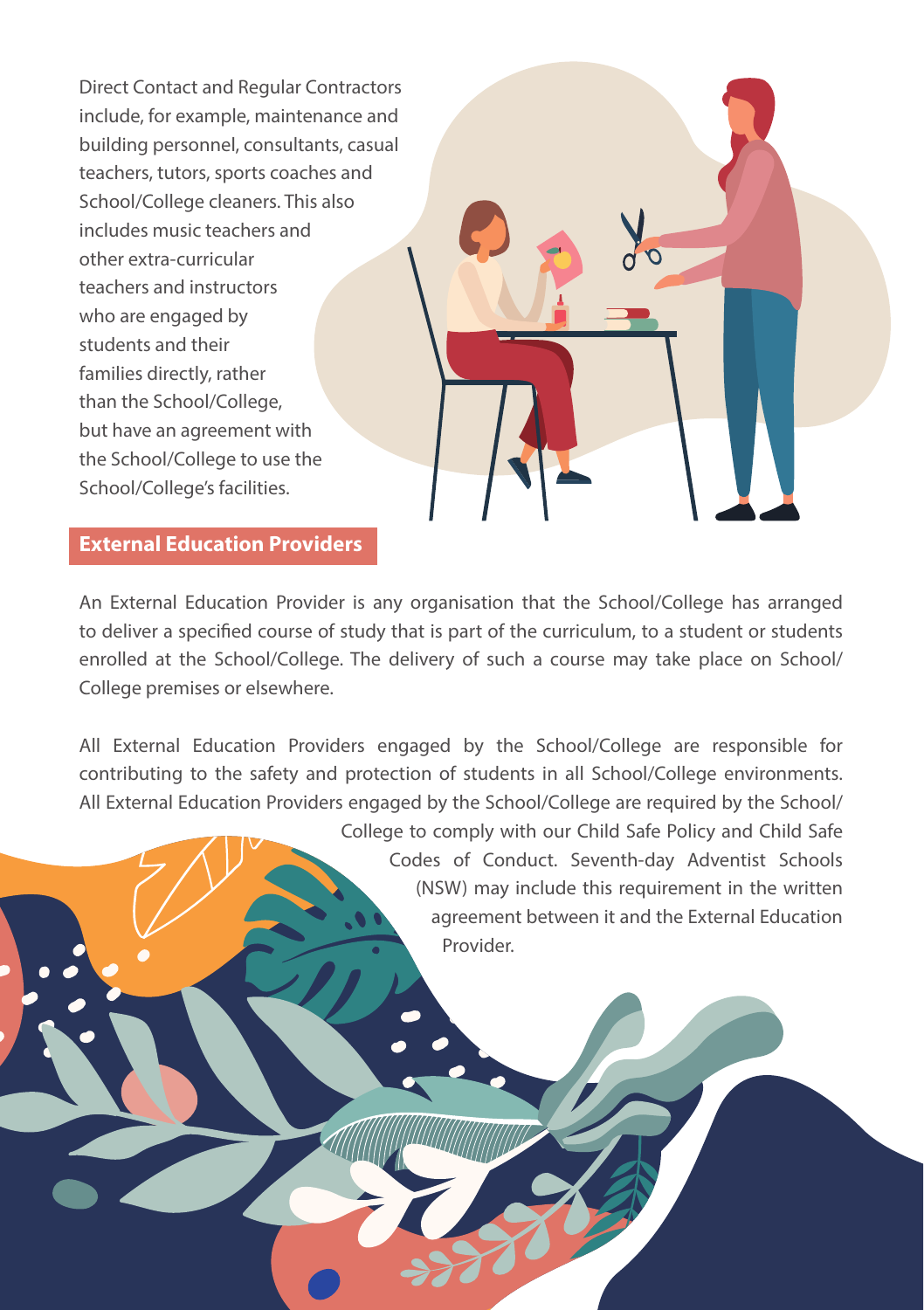## Child Safe Human Resources Management

Seventh-day Adventist Schools (NSW) applies best practice standards in the recruitment and screening of Staff, Volunteers and Contractors. Our recruitment procedures ensure that all reasonable steps are taken to engage the most suitable and appropriate people to work with children and young people. All Staff, Direct Contact Volunteers and Direct Contact and Regular Contractors are required to maintain a valid Working with Children Check.

The School/College ensures that the Leadership Team, Staff and Direct Contact Volunteers and Direct Contact Contractors undergo child safe induction, and ongoing education and training as part of our commitment to safeguarding children and young people from harm.

Staff, Direct Contact Volunteers and Direct Contact Contractors are subject to regular supervision and performance monitoring whilst engaging with students.

**the school/college ensures that professional development programs for staff include child safe education and training programs.**

## Child Safe Risk Management



The School/College recognises the importance of a risk management approach to minimising the potential for child abuse or harm to occur and we use this information to inform our policies, procedures and activity planning.

## Record Keeping

The School/College has a Child Safe Record Keeping policy and is committed to best practice record keeping. In maintaining records of child safety incidents or concerns, the School/College maintains confidentiality and privacy for students and families in accordance with federal and state privacy legislation.